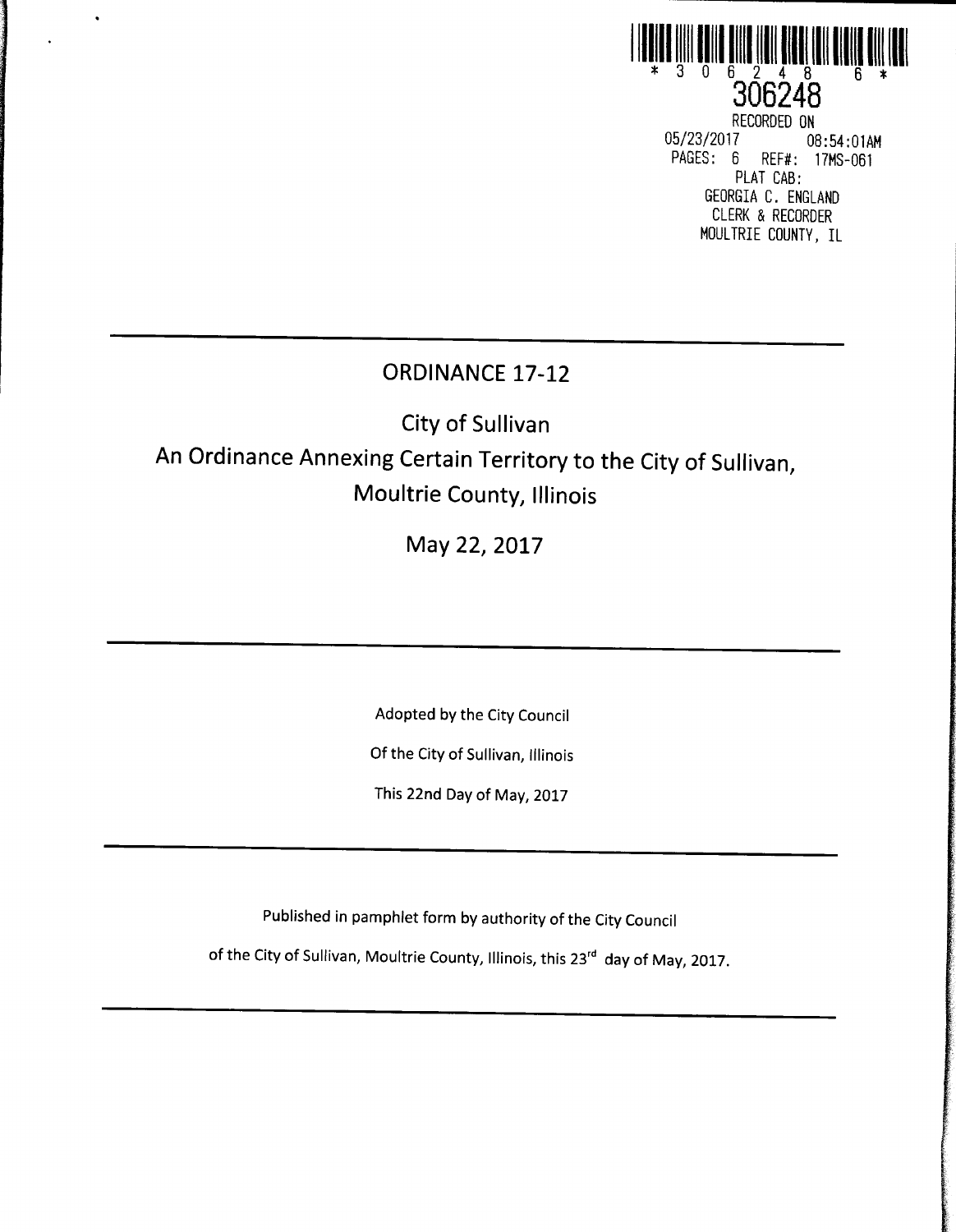ORDINANCE NO.  $\sqrt{7}$ -12

#### AN ORDINANCE ANNEXING CERTAIN TERRITORY TO THE CITY OF SULLIVAN, MOULTRIE COUNTY, ILLINOIS

WHEREAS, a written petition signed by the legal owner of record of the tracts of real estate hereinafter described has been filed with the City Clerk of the City of Sullivan, Moultrie County, Illinois, requesting that said territory be annexed to the City of Sullivan; and,

WHEREAS, there are no electors residing within the said territory except the legal owners; and,

WHEREAS, the said territory is not within the corporate limits of any municipality but is contiguous to the City of Sullivan; and,

WHEREAS, all petitions, documents, and other necessary legal requirements are in full compliance with the statutes of the State of Illinois, specifically 65 ILCS 5/7-1-8 of the Illinois Municipal Code of the State of Illinois as amended; and,

WHEREAS, it is in the best interest of the City of Sullivan that said territory be annexed thereto,

NOW, THEREFORE, BE IT ORDAINED BY THE CITY COUNCIL OF THE CITY OF SULLIVAN, MOULTRIE COUNTY, ILLINOIS, AS FOLLOWS:

Section 1: THAT the following described territory:

ALL THAT PART OF THE FOLLOWING DESCRIBED PROPERTY LYING 75.00 FEET WEST OF ASA CREEK:

#### TRACT 1:

ALL THAT PART OF THE FOLLOWING DESCRIBED TRACT LYING SOUTH AND WEST OF THE ILLINOIS CENTRAL RAILROAD RIGHT-OF-WAY AND EAST OF PATTERSON ROAD:

BEGINNING 8 RODS NORTH OF THE SOUTHWEST CORNER OF THE NORTHWEST QUARTER OF THE NORTHWEST QUARTER OF SECTION TWELVE, TOWNSHIP THIRTEEN NORTH, RANGE FIVE EAST OF THE THIRD PRINCIPAL MERIDIAN, MOULTRIE COUNTY, ILLINOIS, THENCE EAST 40 RODS; THENCE NORTH 32 RODS; THENCE WEST 40 RODS; THENCE SOUTH 32 RODS TO THE PLACE OF BEGINNING.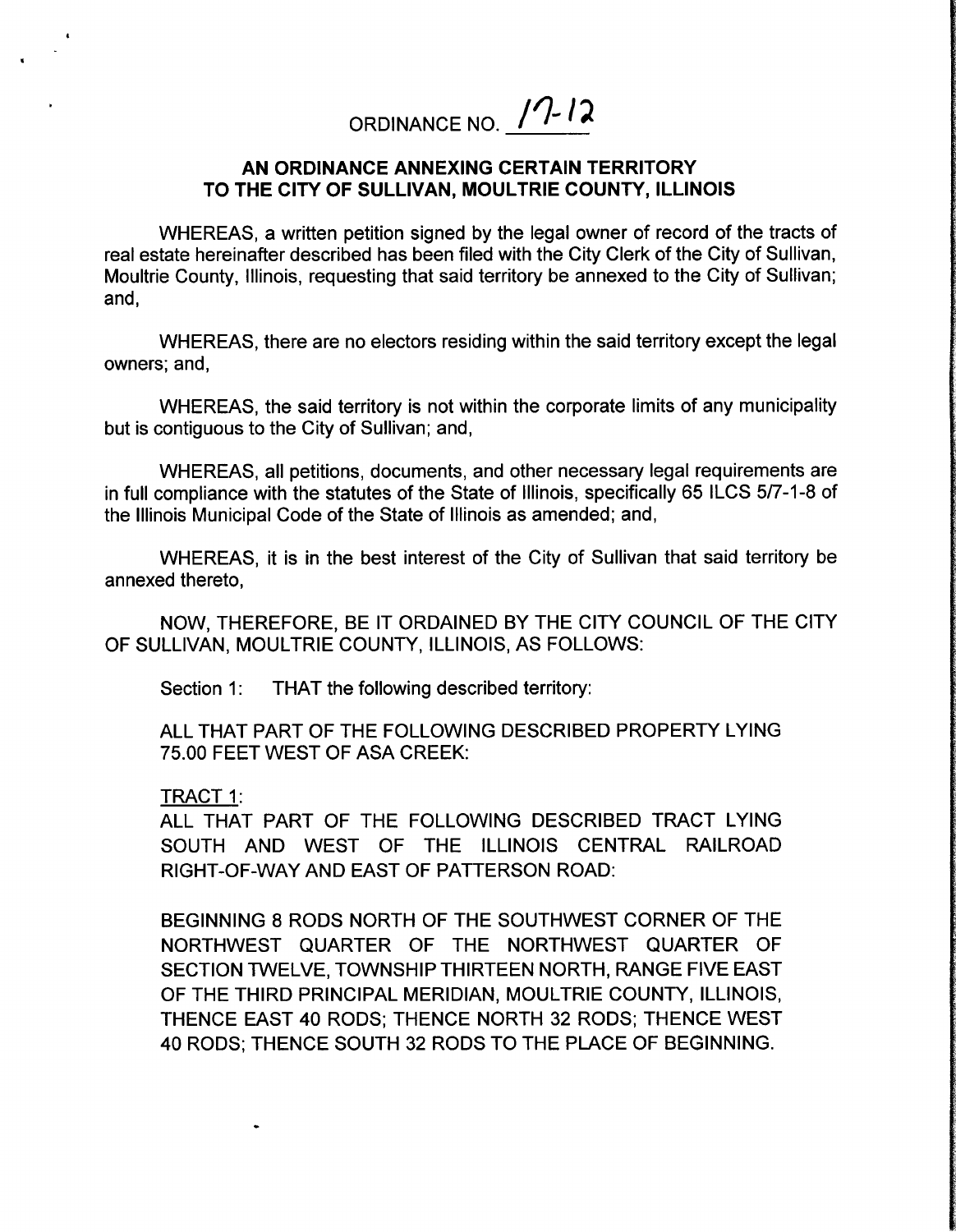#### TRACT 2:

ALL THAT PART OF THE FOLLOWING DESCRIBED TRACT LYING EAST OF PATTERSON ROAD:

LOT SIX OF THE LANDS OF THE ESTATE OF MARGARET PATTERSON, DECEASED, AS SHOWN BY THE PLAT THEREOF RECORDED IN BOOK <sup>1</sup> OF SURVEYS ON PAGE 139, SAID LAND BEING LOCATED IN SECTION TWELVE, TOWNSHIP THIRTEEN NORTH, RANGE FIVE EAST OF THE THIRD PRINCIPAL MERIDIAN, MOUTLRIE COUNTY, ILLINOIS.

#### TRACT 3:

ALL THAT PART OF THE FOLLOWING DESCRIBED TRACT LYING SOUTH AND WEST OF THE ILLINOIS CENTRAL RAILROAD RIGHT-OF-WAY:

LOT ELEVEN OF THE LANDS OF THE ESTATE OF MARGARET PATTERSON, DECEASED, AS SHOWN BY THE PLAT THEREOF RECORDED IN BOOK <sup>1</sup> OF SURVEYS ON PAGE 139, SAID LAND BEING LOCATED IN SECTION TWELVE, TOWNSHIP THIRTEEN NORTH, RANGE FIVE EAST OF THE THIRD PRINCIPAL MERIDIAN, MOULTRIE COUNTY, ILLINOIS.

#### TRACT 4:

LOT TWELVE OF THE LANDS OF THE ESTATE OF MARGARET PATTERSON, DECEASED, AS SHOWN BY THE PLAT THEREOF RECORDED IN BOOK <sup>1</sup> OF SURVEYS ON PAGE 139, SAID LAND BEING LOCATED IN SECTION TWELVE, TOWNSHIP THIRTEEN NORTH, RANGE FIVE EAST OF THE THIRD PRINCIPAL MERIDIAN, MOULTRIE COUNTY, ILLINOIS.

#### AND

A PARCEL OF LAND LOCATED IN THE NORTHEAST QUARTER OF THE NORTHWEST QUARTER OF SECTION 12, TOWNSHIP 13 NORTH, RANGE 5 EAST OF THE THIRD PRINCIPAL MERIDIAN, MOULTRIE COUNTY, ILLINOIS DESCRIBED AS FOLLOWS:

BEGINNING AT THE POINT OF INTERSECTION OF A LINE THAT LIES PARALLEL WITH AND 50 FEET NORMALLY DISTANT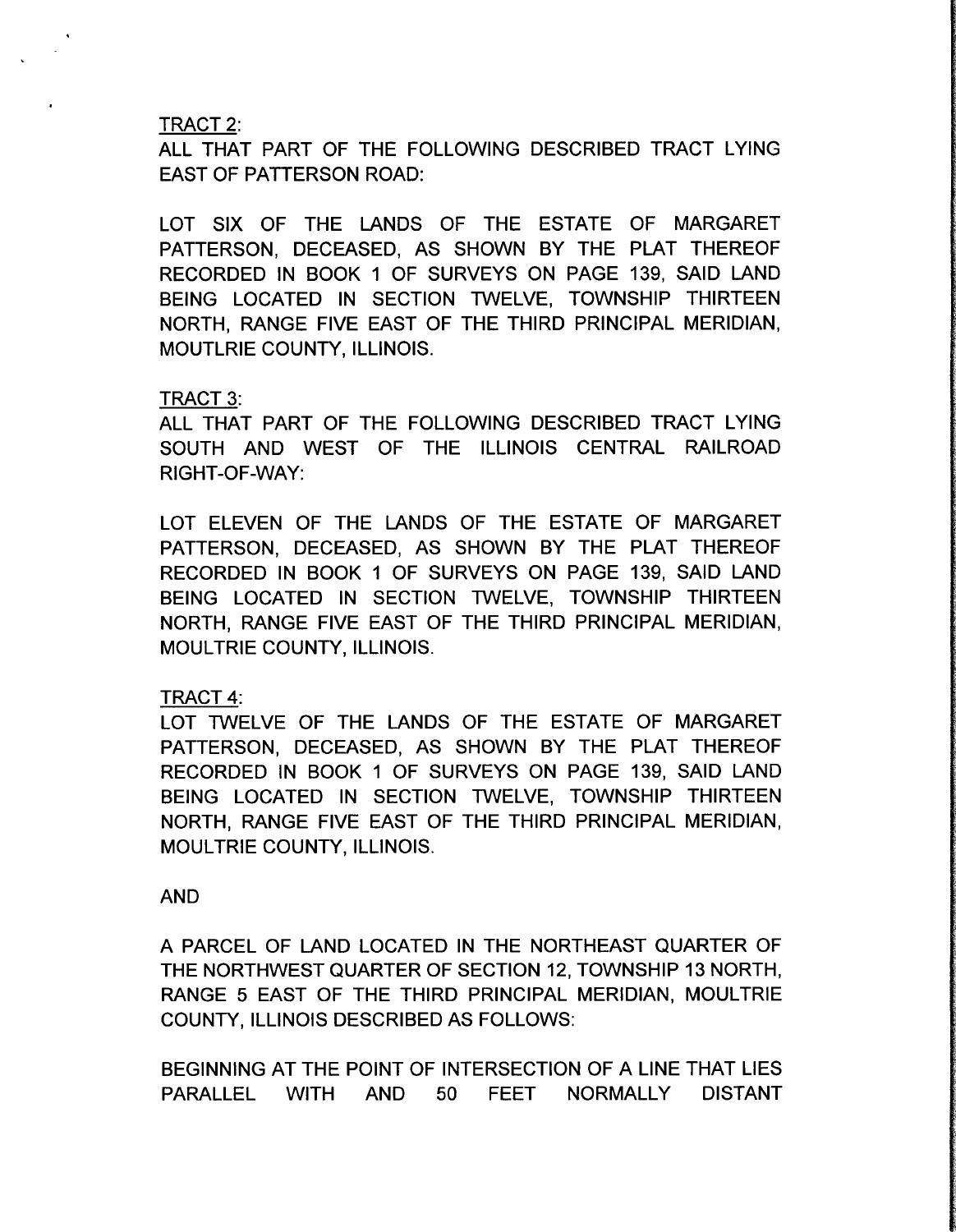SOUTHWESTERLY FROM THE CENTERLINE OF ILLINOIS CENTRAL RAILROAD COMPANY'S DECATUR TO MATTOON, ILLINOIS MAIN TRACT CENTERLINE, AND THE CENTERLINE OF PATTERSON ROAD LOCATED AT RAILROAD VALUATION STATION 7497+36, SAID CENTERLINE OF PATTERSON ROAD ALSO BEING APPROXIMATELY 1, 370 FEET NORTHWESTERLY FROM THE EAST LINE OF THE NORTHEAST QUARTER OF THE NORTHWEST QUARTER OF SAID SECTION 12, AS MEASURED ALONG THE LAST SAID PARALLEL LINE; THENCE SOUTHEASTERLY ALONG THE LAST SAID PARALLEL LINE A DISTANCE OF 900 FEET; THENCE NORTHEASTERLY AT RIGHT ANGLES A DISTANCE OF 25 FEET, MORE OR LESS, TO A POINT ON A LINE PARALLEL WITH AND 25 FEET NORMALLY DISTANCE SOUTHWESTERLY FROM SAID RAILROAD COMPANY'S MAIN TRACK CENTERLINE; THENCE, NORTHWESTERLY ALONG THE LAST SAID PARALLEL LINE A DISTANCE OF 900 FEET, MORE OR LESS, TO A POINT ON THE CENTERLINE OF SAID PATTERSON ROAD; THENCE SOUTHWESTERLY ALONG THE CENTERLINE OF SAID PATTERSON ROAD A DISTANCE OF 25 FEET, MORE OR LESS, TO THE POINT OF BEGINNING. CONTAINING 0.52 ACRES, MORE OR LESS.

EXCEPTING THEREFROM, ALL THAT PART OF THE FOLLOWING DESCRIBED TRACT LYING EAST OF PATTERSON ROAD:

LOT SIX OF THE LANDS OF THE ESTATE OF MARGARET PATTERSON, DECEASED, AS SHOWN BY THE PLAT THEREOF RECORDED IN BOOK <sup>1</sup> OF SURVEYS ON PAGE 139, SAID LAND BEING LOCATED IN SECTION TWELVE, TOWNSHIP THIRTEEN NORTH, RANGE FIVE EAST OF THE THIRD PRINCIPAL MERIDIAN, MOULTRIE COUNTY, ILLINOIS.

being indicated on an accurate map of the annexed territory, (which is appended to and made a part of this Ordinance) is hereby annexed to the City of Sullivan, Moultrie County, Illinois.

Section 2: THAT the City Clerk is hereby directed to record with the Recorder and to file with the County Clerk a certified copy of this Ordinance, together with an accurate map of the territory annexed appended to said Ordinance.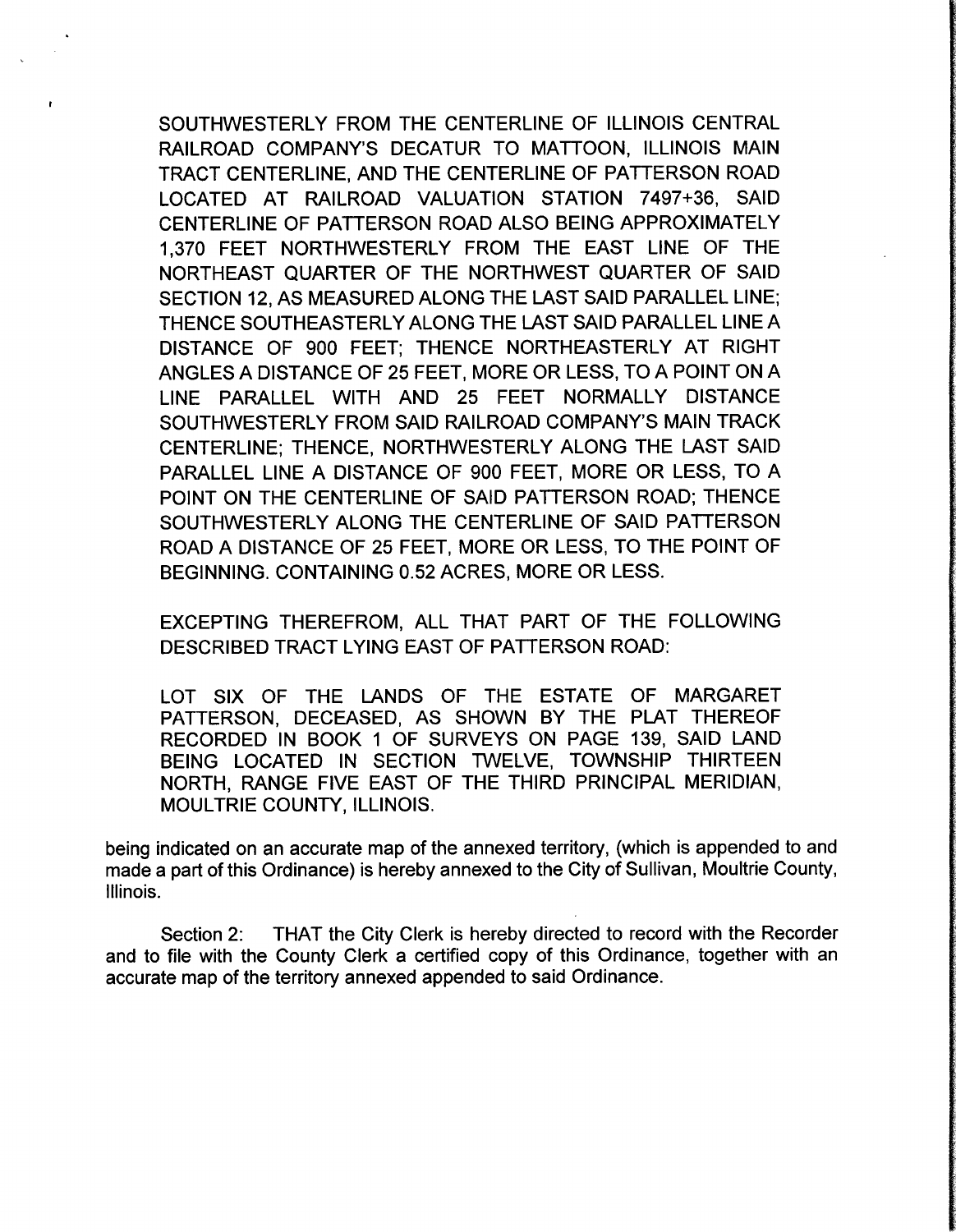Section 3: THAT this Ordinance shall be in full force and effect from and after its passage, approval, and publication in pamphlet form as provided by law.

AYES:  $5$ NAYS:  $\overline{\qquad \qquad \rho}$ <br>ARSENT:  $\overline{\qquad \qquad \theta}$ ABSENT: PASSED and APPROVED this  $\overrightarrow{d\cdot d}$  day of  $\overrightarrow{f1A}$ <u>Cen</u>

ATTEST: Monte a. Johnson **City Clerk** 

STATE OF ILLINOIS

COUNTY OF MOULTRIE

### **CERTIFICATE**

And the City Clerk of the I, MONTE JOHNSON, certify that I am the duly elected and acting City Clerk of the City of Sullivan, Moultrie County, Illinois.

I further certify that on  $\frac{M_{AY}}{22}$  , 2017, the Corporate Authorities of said municipality passed and approved Ordinance No.  $\sqrt{2/2}$ , entitled AN ORDINANCE ANNEXING CERTAIN TERRITORY TO THE CITY OF SULLIVAN, MOULTRIE COUNTY, ILLINOIS.

DATED at Sullivan, Moultrie County, Illinois, this  $\frac{22}{4}$  day of  $\frac{144}{10}$  2017.

Monte a. John MONTE JOH**Ń**SON, City Clerk